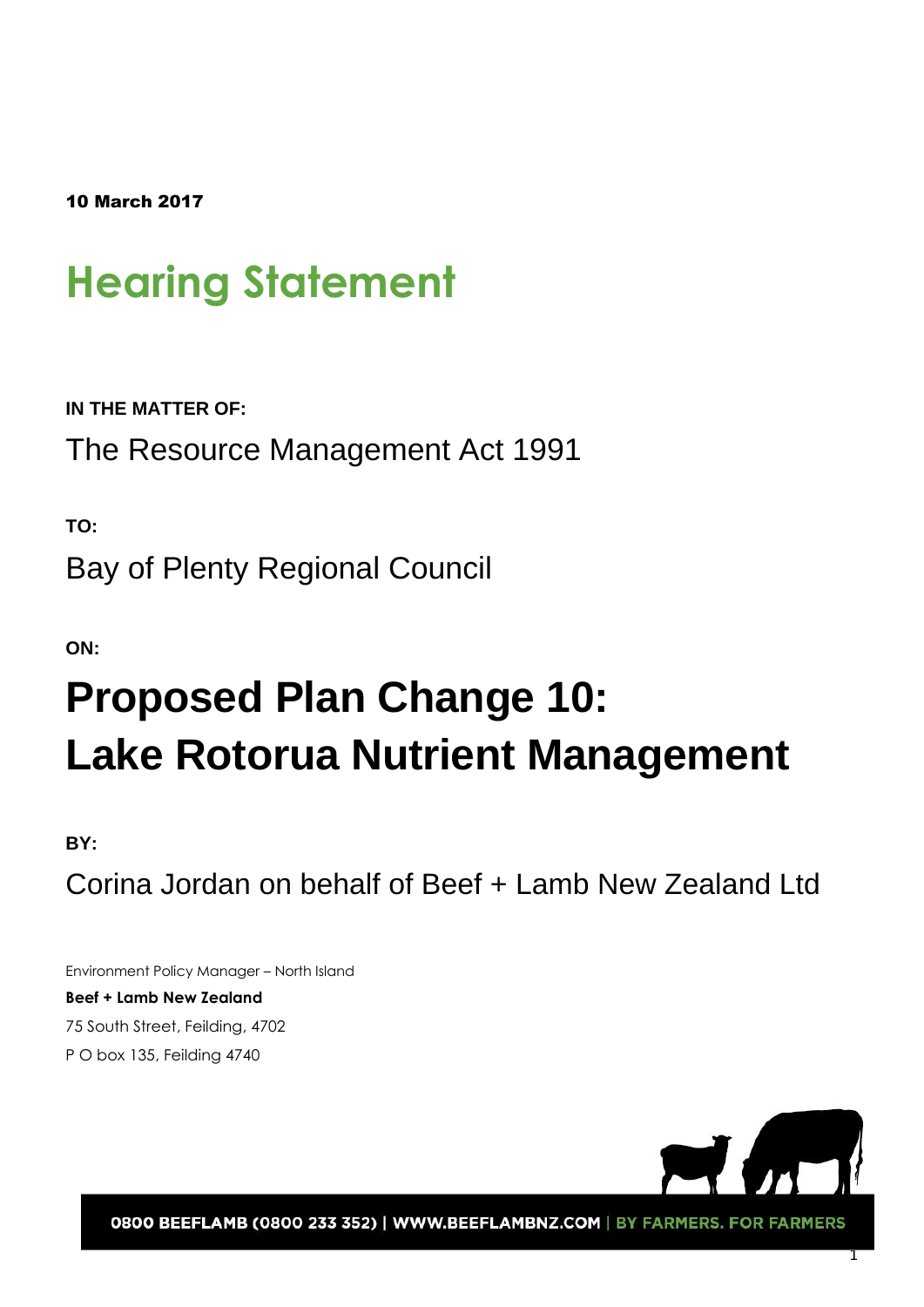# **Hearing statement**

## **INTRODUCTION**

- 1. My name is Corina Jordan. I am the Environment Policy Manager (NI) for Beef + Lamb New Zealand.
- 2. I am not presenting expert planning evidence today, but am speaking to the B+LNZ submission on Lake Rotorua Nutrient Management: Proposed Plan Change 10 to the Bay of Plenty Regional Land and Water Plan (PC10).
- 3. B+LNZ is an industry-good body funded under the Commodity Levies Act through a levy paid by producers on all cattle and sheep slaughtered in New Zealand. Its mission is to deliver innovative tools and services to support informed decision making and continuous improvement in market access, product positioning and farming systems.
- 4. B+LNZ is actively engaged in environment based work at a farm, catchment, region, national and market level. As part of this work B+LNZ is actively engaged within the Bay of Plenty Region in developing and building our work programme to support the integrated and sustainable management of land and water resources. B+LNZ is:
	- (i) Working with farmers to develop Land Environment Plans (LEP) through levy funded workshops;
	- (ii) Supporting famer representatives to engage in the collaborative catchment plan development processes;
	- (iii) Working with the Regional Council to ensure that management frameworks developed through Regional Plans are fit for purpose, and enable flexibility in land use and management practices, while ensuring that environmental issues are addressed in a targeted, efficient and effective way;
	- (iv) Working with the Regional Council to develop Farm Environment Plans which meet the requirements of PC1
	- (v) Developing and implementing science and extension programmes to help identify, prioritise and implement on farm actions that will make a difference to improving water quality, aquatic habitats, and biodiversity; and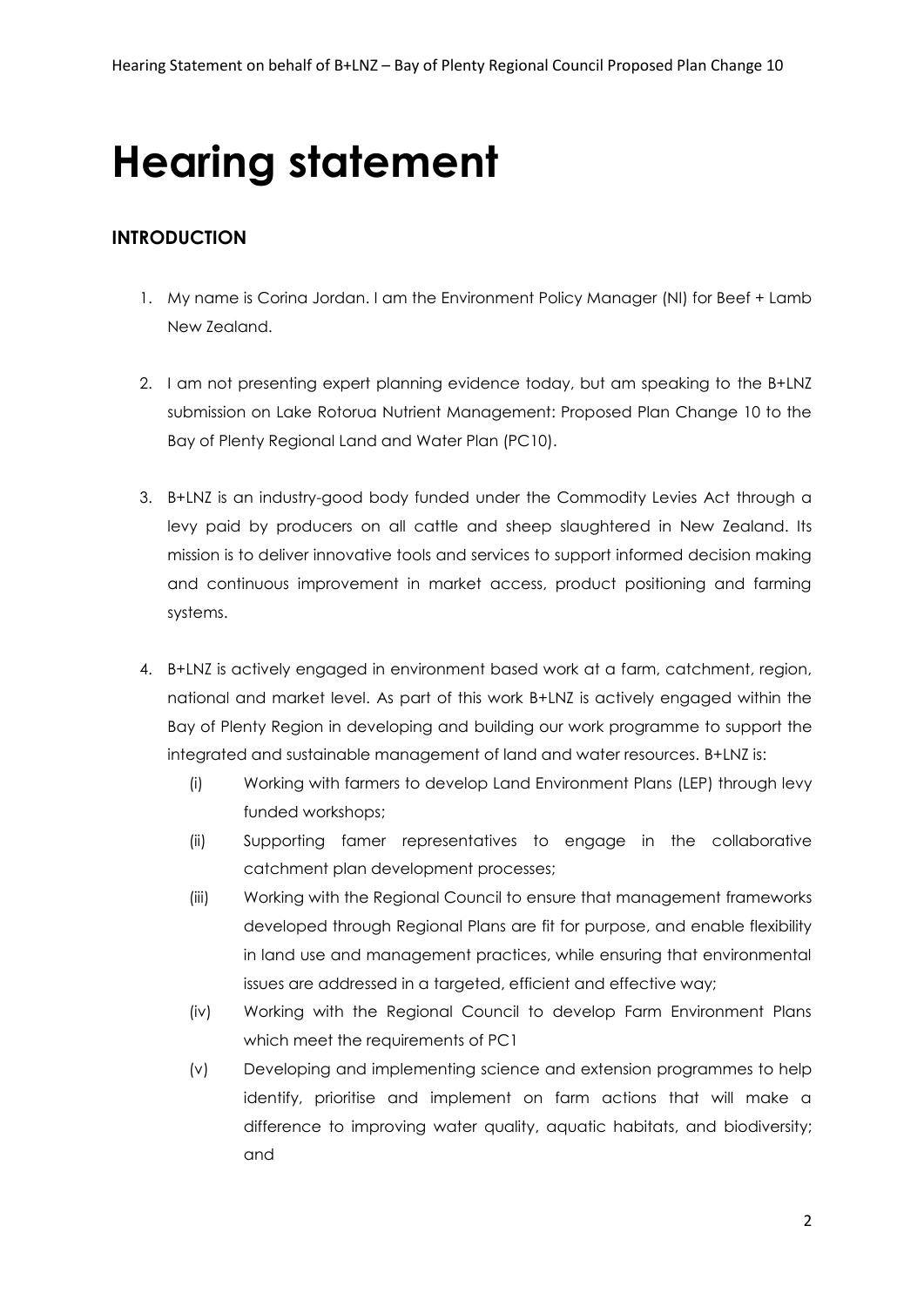- (vi) Working with farmer leaders throughout the region to support uptake of farm environment plans and to encourage and support the development of sub catchment approaches to managing water quality
- 5. B+LNZ considers that farmer led, farm specific and industry supported initiatives and actions are the most effective method to achieve long term sustainable management of land and water natural resources.

## **PURPOSE OF PROPOSED PLAN CHANGE 10**

- 6. B+LNZ understand that the key outcomes sought through proposed plan change 10 include:
	- i. Achieving a target lake trophic level index (TLI) of 4.2 as set out under the Water Quality Objective 11 of the Regional Water and Land Plan;
	- ii. Water Quality of the lakes within Rotorua to be enhanced along with other catchments at risk as set out in Objective 28 of the Regional Policy Statement (RPS)
	- iii. Establishment of a target load to the Lake of no greater than 435t per annum by 2032, Policies WL 3B and WL 6B (RPS)
	- iv. Requirement to achieve a 140t/N load reduction from the Lake Rotorua catchment (Current 601Tonnes N – Target 461 Tonnes N by 2023)
- 7. Beef + Lamb New Zealands submission, this hearing statement, and our ongoing interaction with Bay of Plenty Regional Council supports the intended outcomes as set out above. It is our submission however that the proposed plan change 10 will not meet these outcomes and is in some cases contrary.
- 8. It is our submission, that for the drystock sector PC10 does not provide an equitable nitrogen allocation framework, nor does it retain on farm decision making flexibility. B+LNZ submit, that by applying a discharge baseline or a NDA loss rate to a low nitrogen emitting sheep and beef farmer based on sector benchmarking, and by making it difficult to increase above that baseline in many cases throughout the region, PC10 is: inequitable, stifles flexibility and innovation, stifles the ability of farmers to changes management practices in response to market changes, is not proportionate to their level of Nitrogen risk, and fails to allow those farmers to focus on farm practices that will result in maintained or improved water quality outcomes. As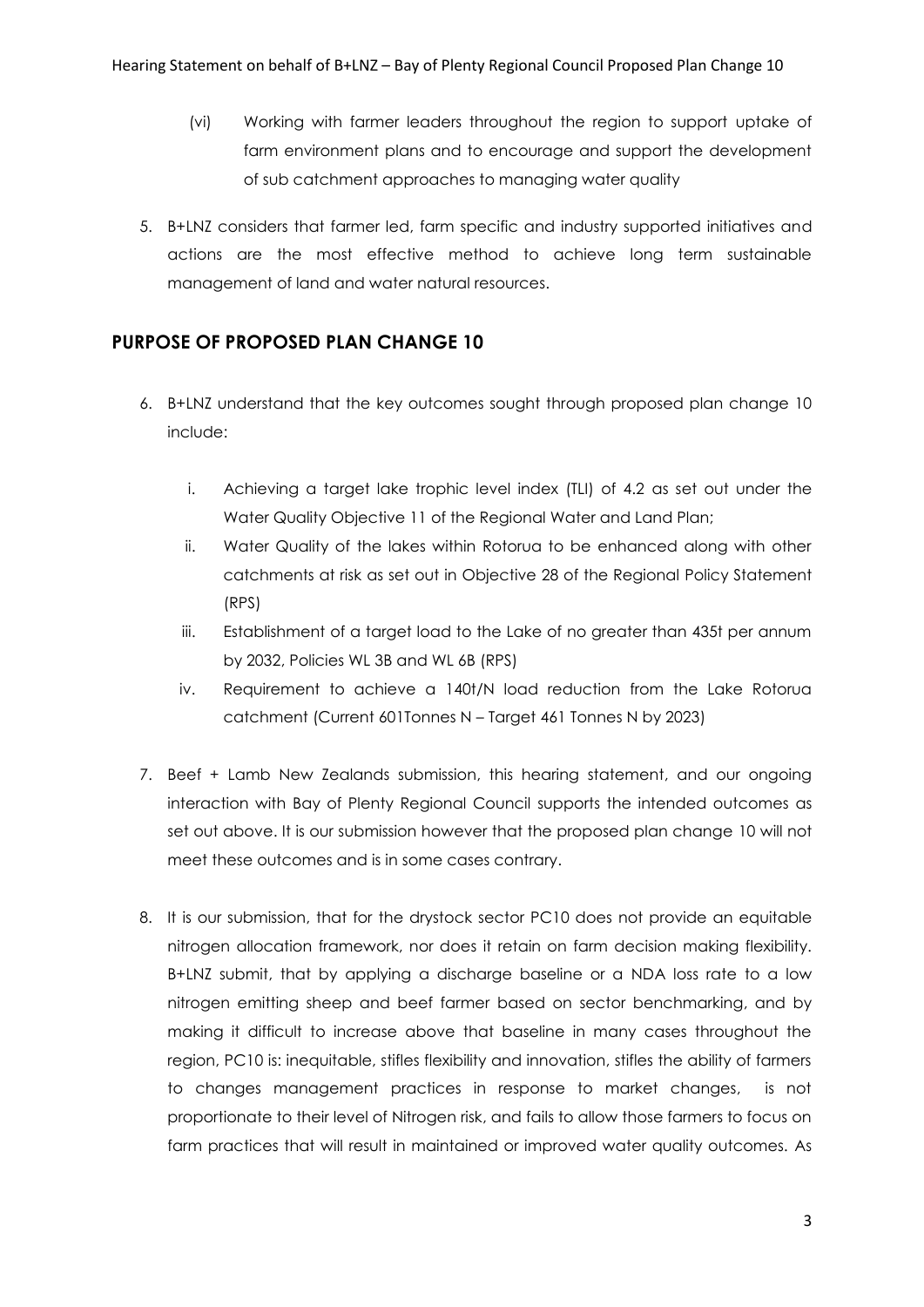such B+LNZ submitted in opposition in part to policies LRP1 – LRP17; and rules LRR1 – LRR13.

- 9. B+LNZ predominant concern with PC10 is that the plan is too structured around providing for property level Nitrogen Discharge Allowances and incorporates an inappropriate and inconsistent use of Overseer. As set out in section 3.2.2 of the s42a report the allocation methodology is built on sector averaging with ranges – based on Rule 11 benchmarking as the start point. The allocation methodology results in a Nitrogen Discharge Allowance being allocated to each block within the catchment. These are summed for a property/farming enterprise and this is the limit required to be met by 2032. The NDA are expressed as a percentage of a reference file.
- 10. B+LNZ submit that as proposed the nitrogen allocation approach in PC10 is inequitable, inflexibility and fails to the drystock sector throughout the region. To try and address the inequities, in the current planning framework created by the proposed nutrient allocation approach B+LNZ have sought specific alternate relief throughout plan change 10, specifically in getting the thresholds right and providing for N management flexibility, that attempts to be consistent with the desired outcomes. B+LNZ seek that if PC10 is to allocate nitrogen leaching authorisations now that an alternative allocation system is put in place that is a fair and equitable way of allocating Nitrogen loads, and is based on the sub-catchment, to ensure that the proposed outcomes sought in PC10 can be met.
- 11. PC10 require farmers to undertake a Nitrogen Management Plan as the primary point of compliance which includes actions, described land uses, and OVERSEER input parameters. As set out in the section 42a report defined actions are to be implemented over a 5 year period, and include areas for different land uses (dairy pasture etc), stocking rate and stock type, fertiliser sue, effluent practice and imported feed (s42a report Nitrogen Management Plan as the primary point of compliance, page 70).
- 12. B+LNZ submits that the council's current approach to on farm management through potentially prescriptive farm plans is counterintuitive to achieving action at a sub catchment level, through coordinated, well supported and prioritised actions. Acknowledgement needs to be given to a whole farm approach to managing the potential impacts on water quality, not just limited to Nitrogen.

## **NUTRIENT DISCHARGE ALLOWANCES & NITROGEN FLEXIBILITY**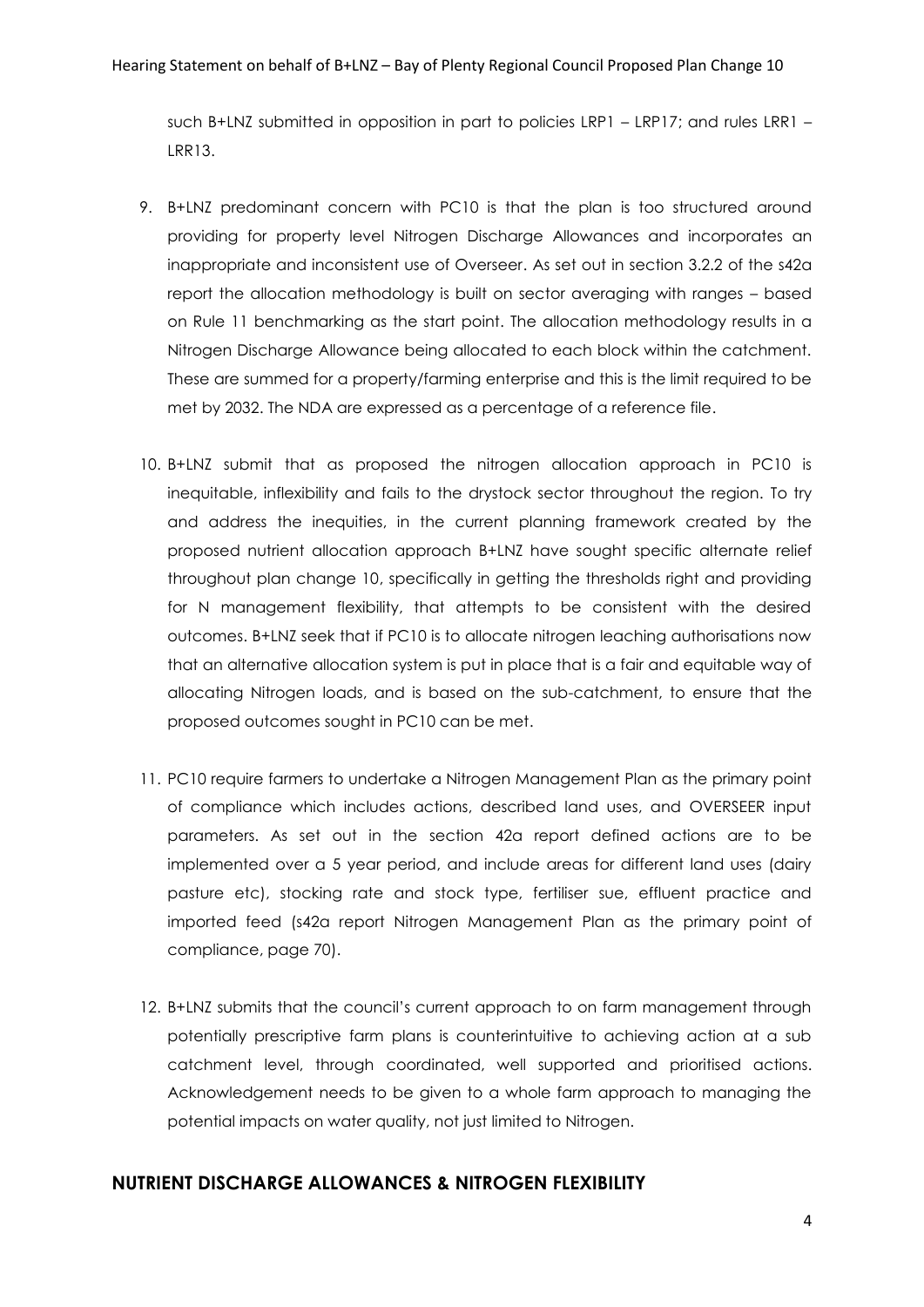- 13. While a pragmatic approach has been taken by some farmers in supporting the adoption of sector averaging approach to allocation of Nitrogen, to work towards an agreed community approach there are significant long term impacts on individual's flexibility of land use and potential constraints on land use within the catchment as a result of adopting the framework to managing nitrogen as set out in PC10.
- 14. For the majority of sheep and beef farmers in the Catchment, the N allocation framework is inequitable, will not be effective in achieving improved water quality directly from practice change on those farms, and places significant operating constraints on land uses that already have relatively low N losses.
- 15. B + LNZ submits that this proposal is only making the best of a flawed allocation approach, that will likely result in perverse behaviour, actions and market disturbance. It is our submission that just like the mentality of paint by numbers, stifles creativity in children, so farming by numbers will stifle creativity and innovation by sheep and beef farmers.
- 16. Providing for flexibility in land use is not only important for sheep and beef farmers, it's important for the local community and for the economy. Locking farmers into one land use, influencing property values through N allocation, and making presumptions about future land use through allocation methods will stifle farmers ability and response to what is the best use of that land to grow which product to respond to higher value markets. Such an approach is contrary to the principals of sustainable management which includes consideration of future generations.
- 17. As proposed PC10 gives an unfair advantage to the highest discharging land uses while placing restrictions on activities not causing or contributing to the problem. Under the currently proposed nutrient discharge allowance (NDA) approach based on sector averaging and benchmarking land uses with the higher loss and consequent NDA stand to sustain a higher level of productivity, have more flexibility, and will be valued more highly. Farms with a low NDA and potentially better environmental footprint are effectively capped with a ceiling on stock numbers, production, land value and future income earning potential. There is no recognition for the differential in N leaching between drystock farms and dairy farms. This NDA approach, as with 'grandparenting approaches' appear to favour businesses' that already have a high environmental impact. This runs counter to a "polluter pays"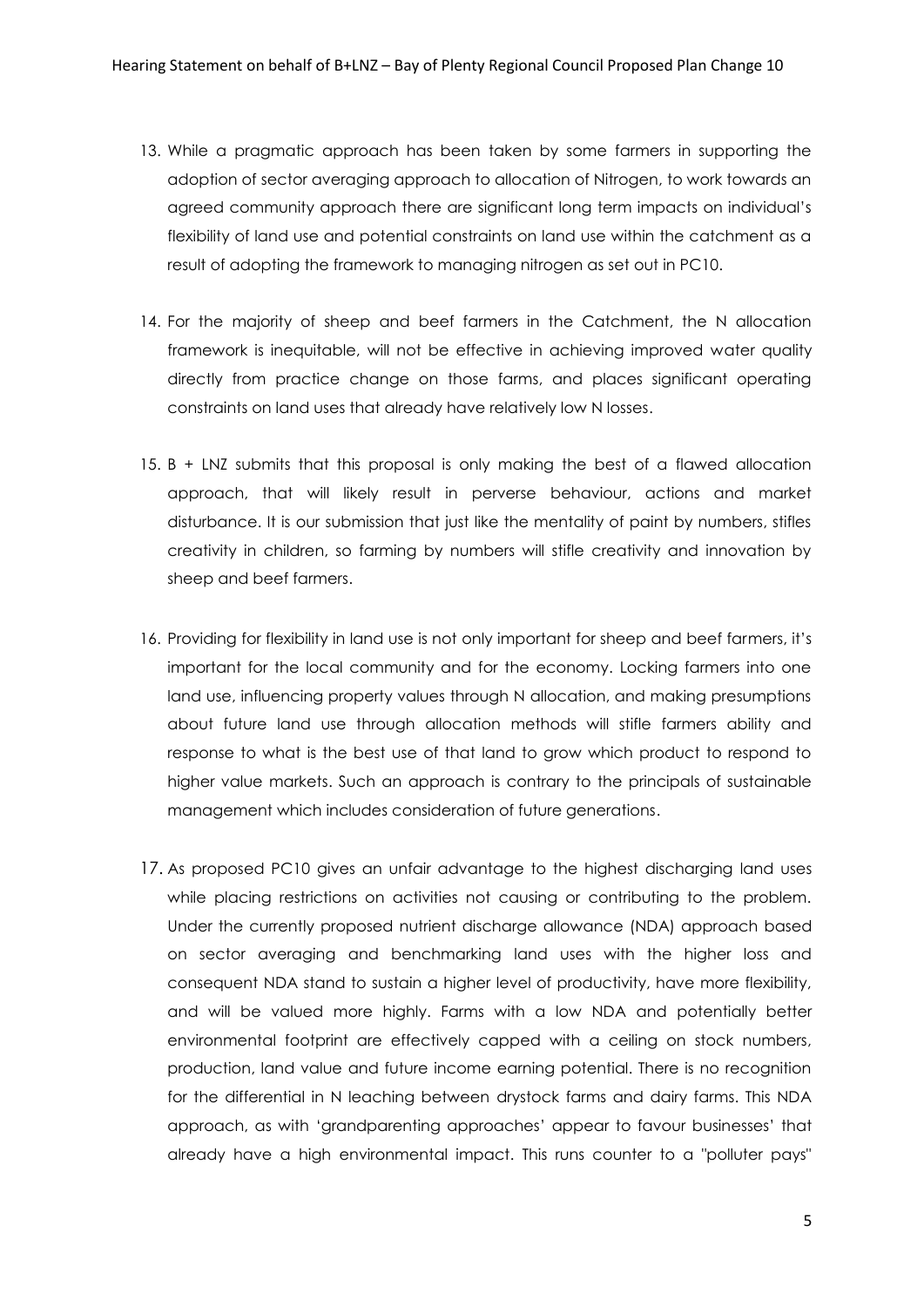principle, because those farms with the lowest environmental footprint are bearing a much larger burden as a result of PC10 rules.

- 18. On certain farms, under the currently proposed NDA approach land values will depreciate, in comparison to other land uses. This is rrespective of whether or not natural resource limitations are the same, such as soils, climate, and the assimilative capacity of water. This will create issues with the 'bankability' of some businesses and current lending arrangements. The biggest impact and most inequitable outcome will be the yearly opportunity cost or loss of potential future income created by the NDA approach to nitrogen. Until now this has been largely unrecognised/acknowledged, and for some of these properties this will be huge. Consequently, this has many unintended outcomes that have not been adequately considered within the section 32 analysis**.** These include:
	- Capital devaluation of properties with limited ability to farm to sustainable potential;
	- Increased risk profiles and interest rates with banks;
	- Loss of succession planning; innovation, growth and an inability to respond to market demands.
- 19. A report produced By Baker Ag for the Drystock sector as part of the Waikato Regional Council Healthy Rivers Plan has identified significant financial implications for the drystock sector in relation to application of a nitrogen discharge restrictions based on historic emissions. The report places the figures for opportunity cost at between \$75,698 (\$164/Ha) to \$256,800 (\$285/Ha) per farm.
- 20. Where allocation approaches are considered for natural resources, B+LNZ submit that they need to recognise and account for both land use capability and responsible environmental land management decisions. Landowners that have adopted land uses which have lower environmental impacts, and that match land use with land use capability and natural resource limitations , and that been actively involved in retiring land, and reducing nitrogen inputs should be rewarded and not penalised. The current NDA approach proposed in PC10 is inequitable unfair, with lower emitting land uses subsiding high emitters. The approach fails to take into account the variability of Drystock farming, and is contrary to the effects based philosophy of the RMA.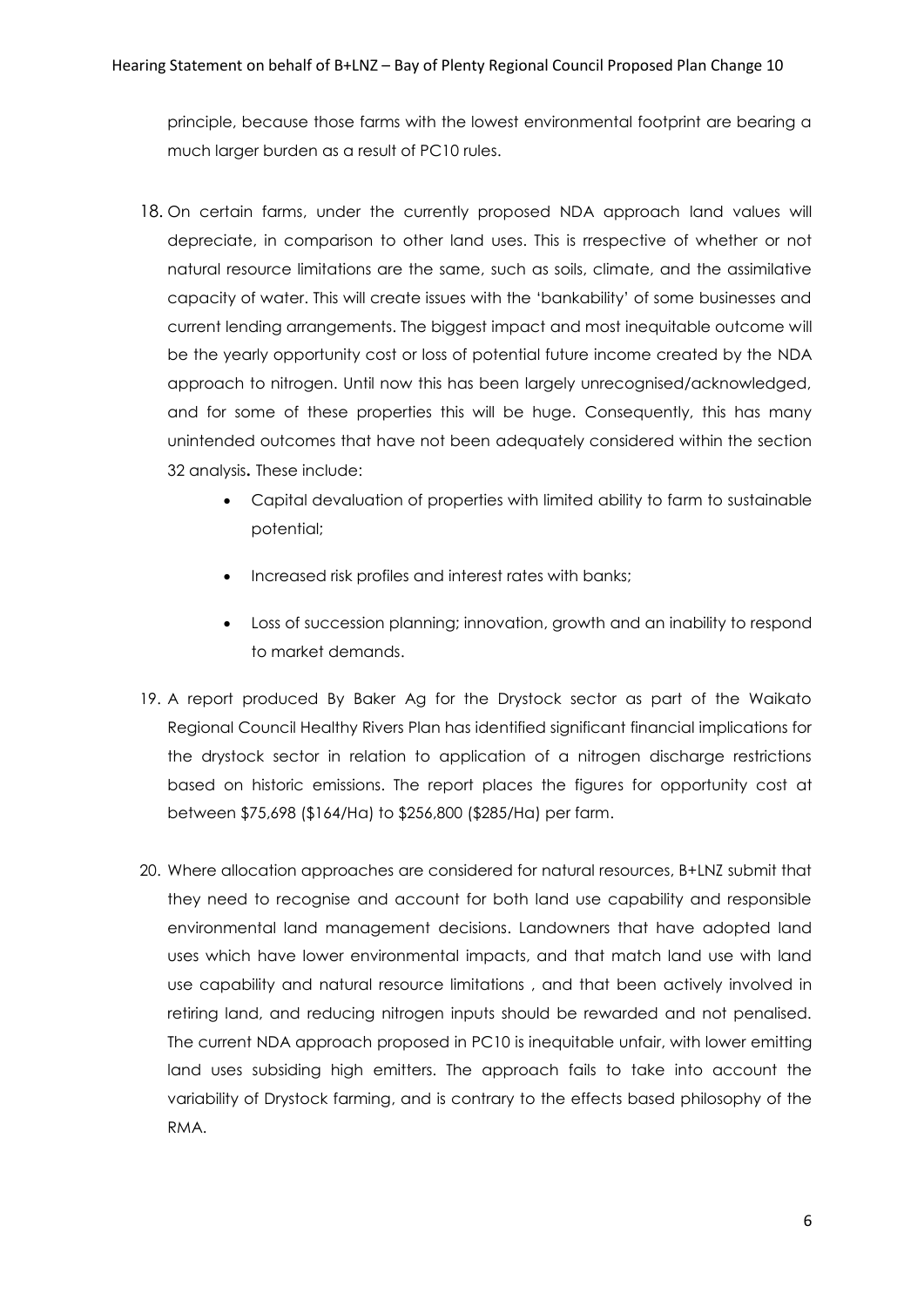- 21. The proposed approach is contrary to Policy WL 5B which requires council to allocate the ability of Rotorua Te Arawa Lakes to assimilate contaminants among land use activities by having regard to the following principles and considerations:
	- a. Equity/fairness, including intergenerational equity;
	- b. Extent of the immediate impact;
	- c. Public and private benefits and costs;
	- d. Iwi land ownership and its status including any Crown obligation;
	- e. Cultural values;
	- f. Resource use efficiency;
	- g. Existing land use;
	- h. Existing on farm capital investment; and
	- i. Ease of transfer of allocation.
- 22. B+LNZ submit that if the current approach to allocate NDA through PC10 is retained then the allocation approach should be amended to be based on the natural capital of soils, rather than existing land uses, where like land is treated the same, and the NDA drives farm optimisation including of land uses within the constraints of natural resources. Three different allocation approaches 1) Land Use Capability, 2) Lidar/DEM, and 3) equal allocation are set out below.

### **Different Allocation Approaches**

- 23. Allocating an N-loss allowance to land users provides both certainty and clarity around the parameters that they are required to meet, in their day to day management and as they contemplate the range of land use and land use change options they have available. Depending on how the allocation is made, transparency around both the quantum of allocation and process can be enhanced. Equally, issues of equity can be addressed and managed
- 24. Where natural resources are to be allocated, B+LNZ support frameworks based on the natural capital approach which preserves equal opportunity for all land users to consider alternative uses for their land and adoption of practices and management that enable nutrient losses to be minimised, consistent with their respective LUC class limit. It also recognises any mitigation investment by current land users. The principals supported by B+LNZ are set out in Appendix 1 and were included in our submission.

#### **Land Use Capability**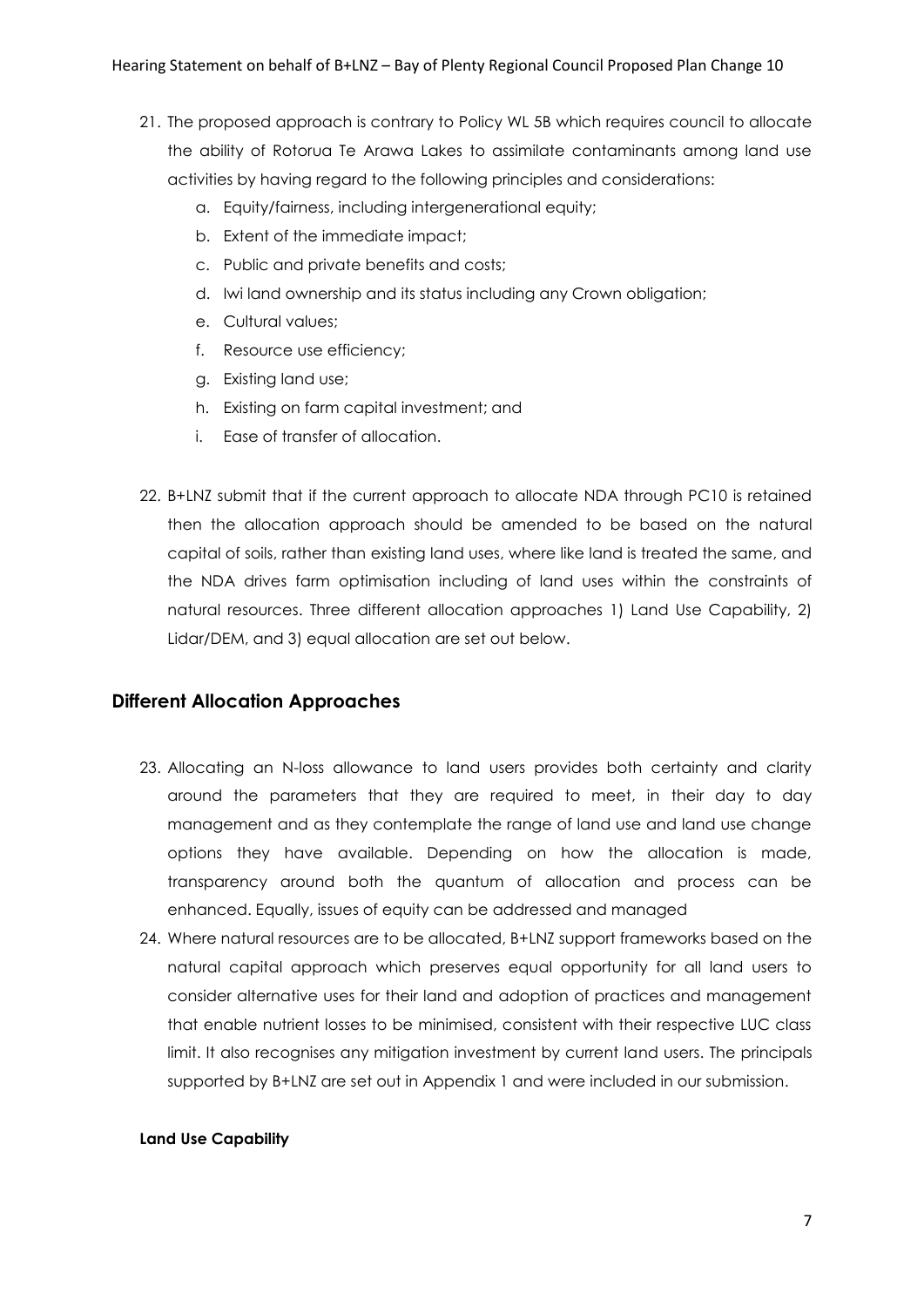- 25. Land use capability (LUC) is a New Zealand applied land classification system that has been operating since 1969. The approach has two key components:
	- a. the NZ Land Resource Inventory, coupled with the
	- b. LUC Classification
- 26. LUC allocation system enables land to be classified into eight classes according to its long-term capability to sustain productive uses. Slope, risk to erosion, wetness, soil, and climate underpin the LUC approach. LUC is a holistic approach to help improved decision making on sustainable land development and land use management in NZ.
- 27. Land Use Capability (LUC) allocation approaches to nutrient management were adopted in both the Horizons and Hawkes Bay regions, they are equally applicable to the bay of Plenty Region. As such the NDA adopted in these regions is a relevant matter for you to consider.

| Land Use Capability - Natural Capital |   |    |              |                    |   |       |    |     |
|---------------------------------------|---|----|--------------|--------------------|---|-------|----|-----|
| Class                                 |   |    | $\mathbb{H}$ | $\mathop{\rm III}$ | N | V.    | V  | VII |
| Year<br>(Kg/N/ha/yr)                  | 1 | 30 | 27           | 24                 |   | 18 16 | 15 | 8   |

#### **Equal Allocation**

28. Equal Allocation apportions NDA based on the level of discharges that could be sustained in achieving instream loads, and allocated these as a flat rate per hectare of land. Paterson et al as set under appendix 3 looked at alternative allocation scenarios including LiDar/DEM as set out below, and an equal allocation. From this work the equal allocation is around 22.7 to ~23.1kgN/h/yr. This would suggest that those farming systems and land uses leaching at or below these levels could be considered to have not caused or contributed to any nitrogen issues within the lakes catchment. Therefore under the RMA there is no requirement to manage or regulate these activities under section 9, as section 15 does not apply.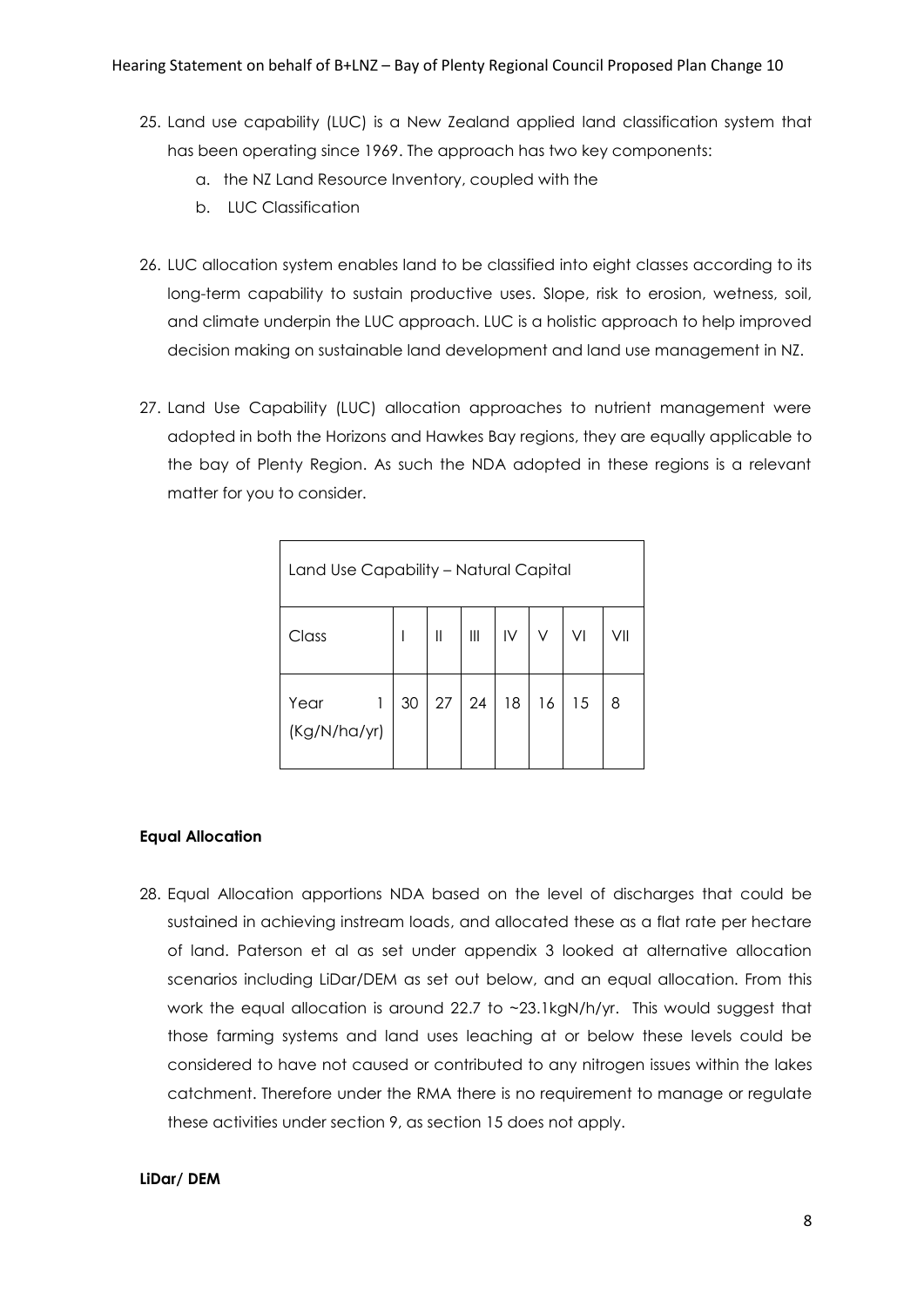- 29. Paterson et al designed an alternative approach for allocating NDA through Digital Elevation Model for Land Assessment (DEMLA) "A concept of assessing land quality for productive capabilities for the purpose of N allocation". High resolution LiDAR (Light detection and ranging) is now available for the whole of the Bay of Plenty. LiDAR contributes to the working integrity of the GIS Digital Elevation Model (DEM).
- 30. The new LiDAR data of the Rotorua district enables precise and 'objective' assessment of slope and enables slope categorisation of the land surface. LiDar/ DEM is objective and precise, computer generated slope categorisation, Takes 20 – 30 min per property regardless of property size. LiDar/ DEM incorporates twelve rainfall bands which are used to grade responses in productive capability (plant growth). Four slope categories are provided:
	- a. Flat  $0 7.99^{\circ}$ ;
	- b. Rolling 8 15.99°;
	- c. Easy 16 25.99°; and
	- d. Steep 26°+
- 31. Paterson et al, proposed allocation to achieve target 461t/N is:
	- a. Flat 33kgN/ha;
	- b. Rolling 15kgN/ha;
	- c. Easy 6kgN/ha
	- d. Steep 3
- 32. Given the uncertainty in relation to the science around the links between land use, leaching, attenuation, and use of OVERSEER within regulatory frameworks as currently proposed, B+LNZ do not submit that the numbers put forward by Paterson et al are accepted now. But rather that the approach is available now to determine alternative allocation approaches. Ultimately the numbers should reflect the level of uncertainty around the science and provide for adaptive management ie scaled reductions overtime which account for the economic constraints of individual farmers, and their business plans and personal circumstances in line with NPSFWM Policy CA.

#### **Nutrient Transfer Regimes**

33. In designing the allocation system the benefits of a nutrient transfer system within the catchment or water management unit should be considered. Maximum economic efficiency of land use can be assisted by a mechanism for transferring nutrient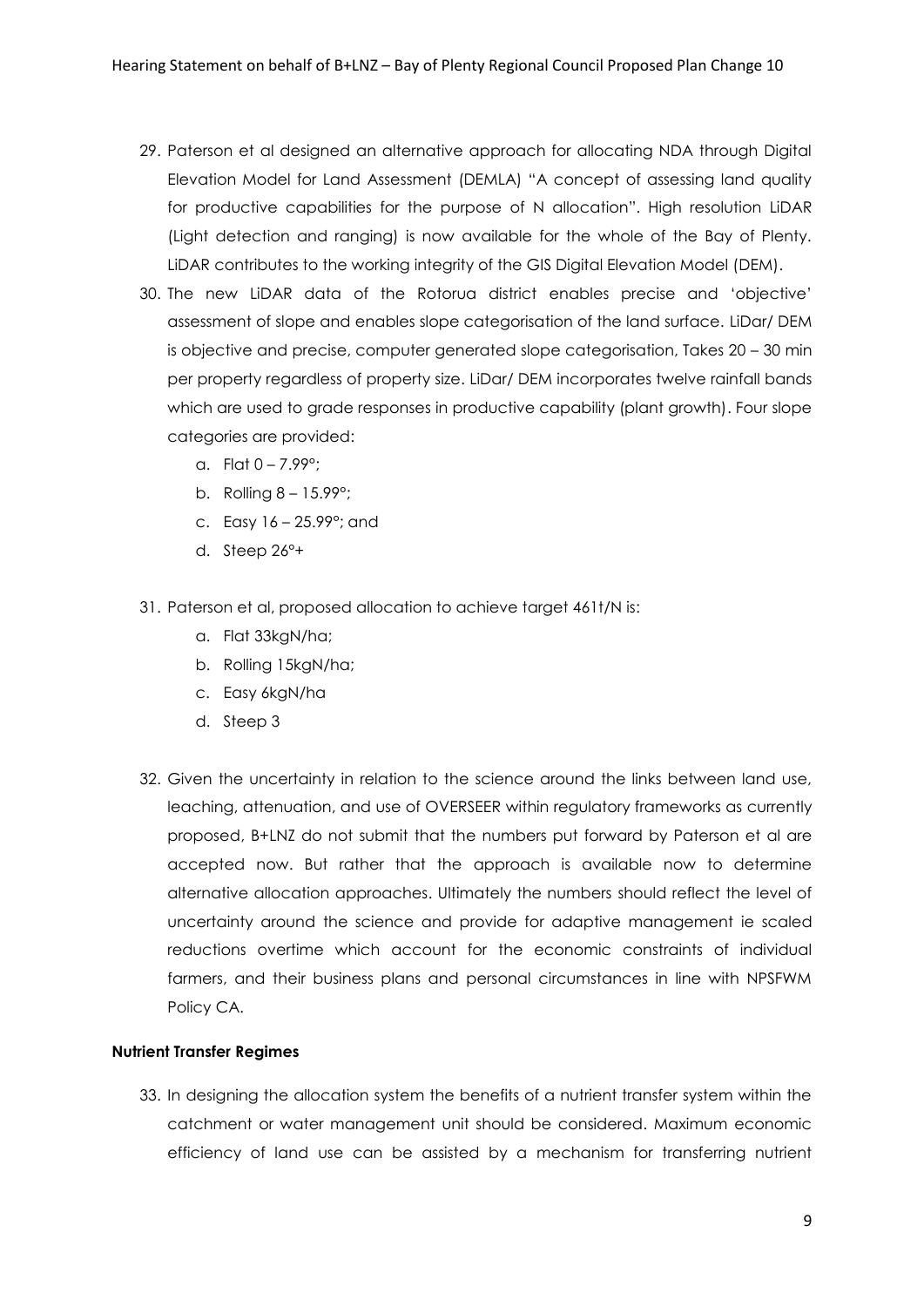discharge allowances within the same sub-catchment. However, B+LNZ submit that nutrient transfer systems are only appropriate where:

- (i) the initial allocation system meets all of the allocation principles;
- (ii) only occurs within a sub-catchment or watershed and enables and supports Catchment Collective Groups;
- (iii) the transferable portion of the resource (e.g. nitrogen) only pertains to the load which achieves the desired environmental outcome;
- (iv) be a transfer within an established sub catchment programme that's based on allocation of a load consistent with these principles; and
- (v) results in improved economic outcomes and land use optimisation.

## **OVERSEER**

- 34. There is too much uncertainty in the current and proposed use of Overseer within the plan both for modelling and understanding compliance with the NDA's. If NDA's and benchmarks are retained then the calculation of benchmarks for Nitrogen loss and proposed NDA's should be changed to be more consistent with best practice use of Overseer as a long term averaging model. This is incredibly important for sheep and beef farmers especially where the mix of weather events, animals, crops and land use can change within and between years, impacting on modelled Nitrogen loss.
- 35. Further the use of Overseer for sheep and beef farm systems is complex and requires significant investment in time to be able to get a true reflection of actual loss. Even then there are significant in paddock mitigations that may be occurring that will not result in a change in modelled outputs for sheep and beef farmers.

## **NUTRIENT MANAGEMENT PLANS**

- 36. Council's current approach to on farm management through potentially prescriptive farm plans is counterintuitive to achieving action at a sub catchment level, through coordinated, well supported and prioritised actions.
- 37. Acknowledgement needs to be given to a whole farm approach to managing the potential impacts on water quality, not just limited to Nitrogen.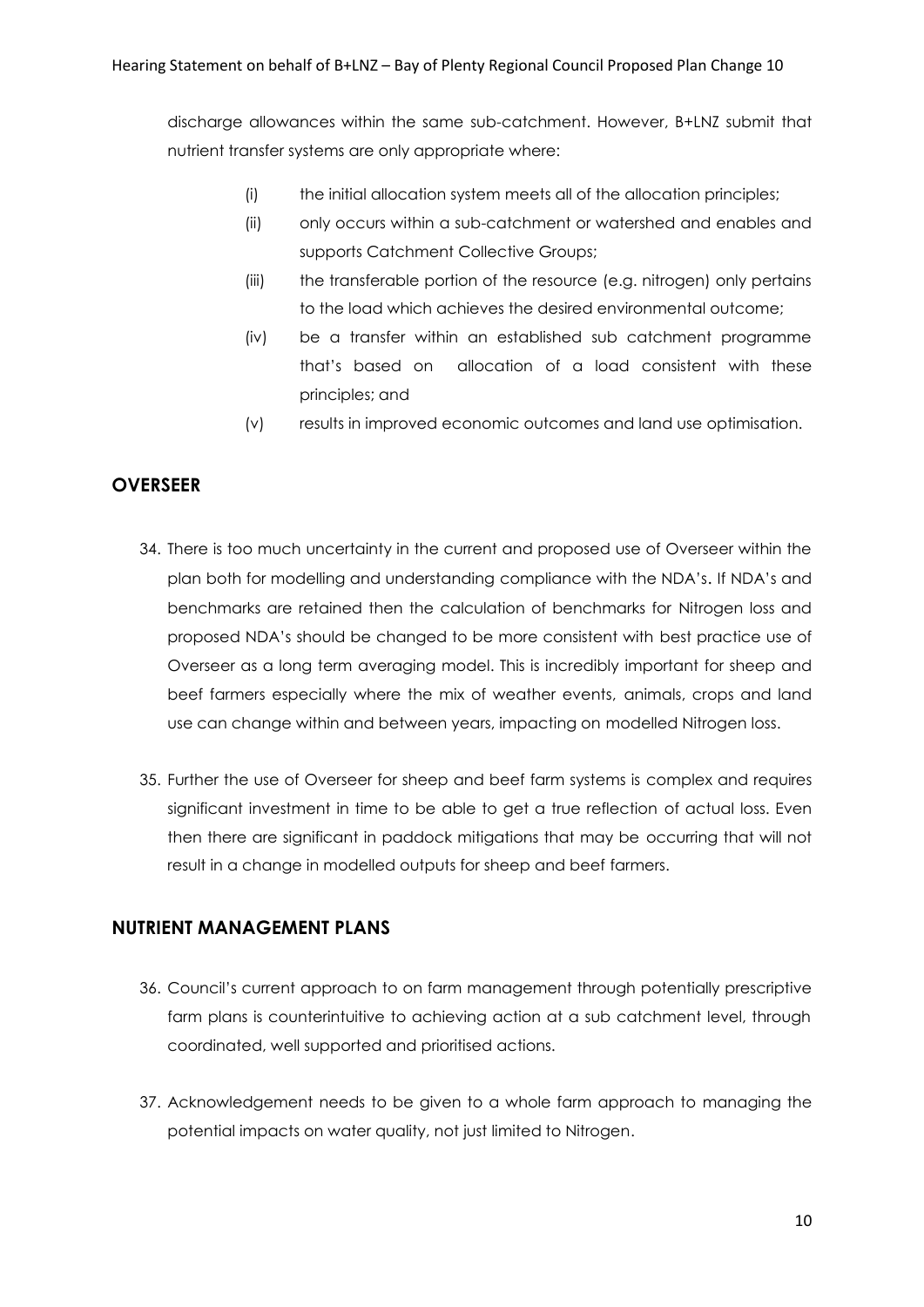## **Purpose of Farm Environment Plans**

- 38. Correctly tailored use of farm planning tools is critical in balancing the implementation of mitigations with farm system objectives to improve whole – system sustainability. The key contaminants generally for the drystock sector in relation to waterways, in a suggested order of decreasing impact are: sediment, P, N and faecal micro-organisms. The outstanding feature of drystock sector, in comparison with other agricultural land uses, is the high degree of spatial and temporal variation in both landscape structure and in system processes.
- 39. Studies consistently show that, far from being characterised by "diffuse source" pollution, the majority of contaminant losses occur over short time scales and/or from small areas of the farm where areas of high contaminant sources and rapid transport processes coincide (McDowell & Srinivasan 2009). These areas are called critical source areas (CSAs) and examples include tracks, troughs, gateways, headwater seeps and gullies and can generally be identified from farm mapping resources (Betteridge *et al*. 2013). Dodd et al<sup>1</sup> suggests that the best outcomes are achieved in relation to freshwater outcomes and "*reducing contaminant discharges from drystock operations in the long-term is achieved when they are: 1) chosen on the basis of suitability to the farm; 2) implemented on the basis of cost-effectiveness; and 3) implemented in critical source areas, with the result that 25-50% of some contaminant losses can be mitigated without impairing farm earnings*."<sup>2</sup>
- 40. B+LNZ has developed and supports, promotes and invests in the adoption by farmers of Land and Environment Plans (LEP). The LEP programme is entirely voluntary. It is delivered through a series of facilitated workshops, where farmers are assisted to identify environmental risk on their individual properties and to put in place a set of agreed actions to manage this risk. These actions are prioritised and given a budget allocation from year to year. The identification of these risks and agreed actions is undertaken in a whole farm systems approach to managing the effect of the operation on the environment and optimal resource use, by matching appropriate land use to different areas of the farm while achieving production and development goals for the property.
- 41. From an industry perspective, FEPs are an education tool which enables farmers to understand the natural resources (land, water and soil) on their farm. They provide a

1

<sup>1</sup> M.B. Dodd, R.W. McDowell and J.M. Quinn (2016). A review of contaminant losses to water from pastoral hill lands and mitigation options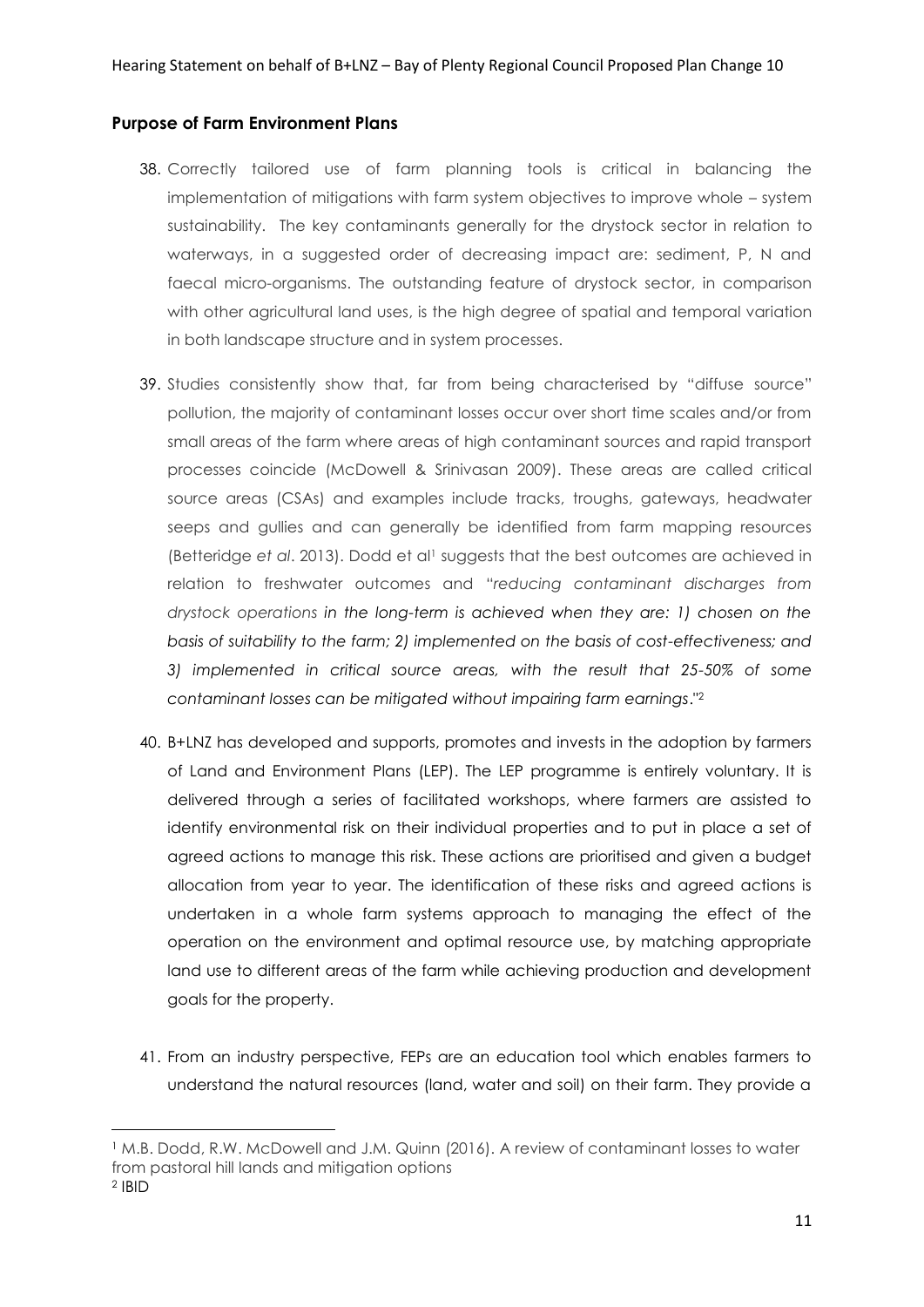risk matrix for activities and enable farmers to better manage these in the long-term. The Land and Environment Plan guides farmers through a recorded assessment of their farm's environmental risks as well as land management opportunities, and can underpin farm optimistation decisions. Simply put it takes the farmer through a process which enables them to understand their land and water resources, and to put in place management approaches which maximise the productive potential of their land while addressing critical source areas and sustainably managing their freshwater and soils.

- 42. It involves a stock-take of land, soil and water resources, and results in the development of a personalised written plan identifying critical source areas including erosion risk, and potential actions to be undertaken, potential changes in management practices, where they might be targeted, and when they will be implemented.
- 43. A well prepared LEP captures stewardship and sustainability as a record showing that measureable actions are being taken to address environmental concerns and to demonstrate good practice. It also provides an understanding of the natural resources on farm, and allows all those involved with the farm business to understand the plan to manage them for the long-term
- 44. In summary application of appropriate FEP's assists farmers in understand their natural resources and to manage their farm sustainably, through addressing the environmental factors that make their farms unique. The intention is a living document which the farmer and workers take ownership of and which informs the day to day management of the farm and longer term farm planning.
- 45. Considerable flexibility needs to be built into FEPs because the goal posts in farming shift in ways an individual farmer has little control over such as market conditions and physical systems (climate, soil etc). This affects the capital they can investment, how they manage pasture, crops and stock etc.

## **DECISIONS SOUGHT**

46. B+LNZ's position is that if nitrogen is to be allocated to land use then it should be allocated using the most effective and efficient tool available. Allocation approaches based on the natural capital of soils and which treat like land and resource limitations the same, should be adopted.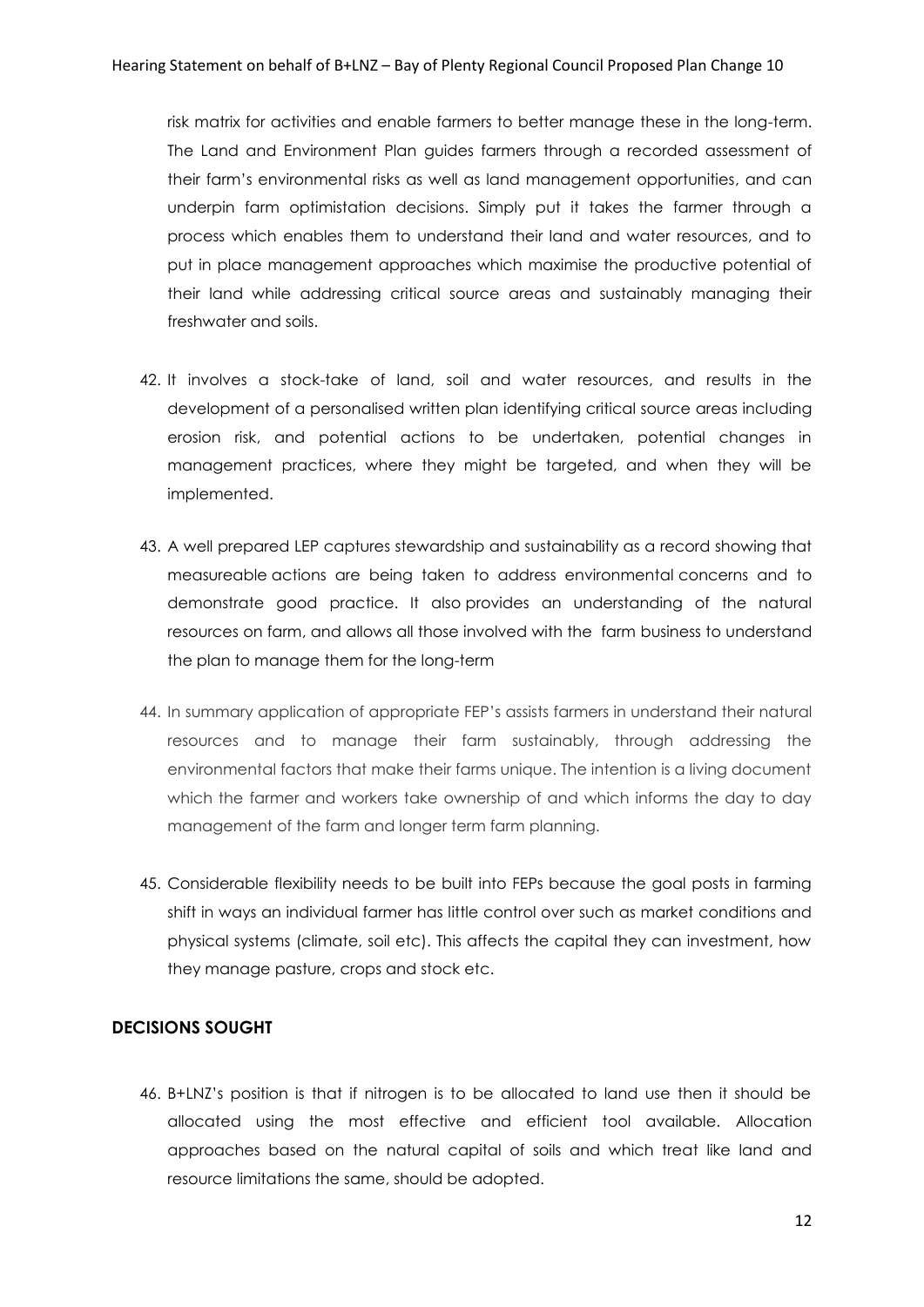- 47. Any NDA applied at a property level adopted by council or included within this plan change should not be inconsistent with the B+LNZ principles of nutrient allocation included in the reasons for our submission. If this is adopted now or delayed until a future plan change, any policies or methods should move farmer behaviour around management of nutrients to be consistent with any proposed future approach.
- 48. The plan should provide for sufficient transition times from any allocation approach to provide optimal land use over time but to avoid any short term significant impacts on individuals or the local or regional economy.
- 49. To ensure that PC10 is effects based, efficient and effective, the Plan should target activities which exceed the 'sustainable level3' and require through consent those activities to progressively reduce contaminant discharges over time. Management approaches should ensure that those activities and land uses which are contributing the most to the over allocated parameter bear the majority of the cost of reducing the over allocation (polluter pays principle). The plan should build in flexibility, and allow of innovation and time for adaption. Frameworks should provide for the economic constraints faced by farmers and individual circumstances.
- 50. B+LNZ support generally the relief sought by Federated Farmers and seek that this be adopted. Federated Farmers has proposed an alternative regulatory and nonregulatory approach that looks to maintain the downward trajectory of nitrogen but does so within an integrated framework for nutrient management. Importantly the approach adopts a sub-catchment approach, considers all contaminants of concern, looks at multiple scales (catchment, subcatchment, farm, city), is adaptive and flexible.
- 51. B+LNZ support Federated Farmers in seeking that the council immediately adopt an Integrated Management Framework for Lake Rotorua which is focussed at the sub catchment level where the council works in partnership with farmer led groups. This is a preferred approach to the current proposed plan.
- 52. That a whole farm approach to managing the risks to water quality be adopted. Assessment of progress towards the overall objective of improving water quality in Lake Rotorua should take into account the whole farm approach rather than just focussing on nitrogen.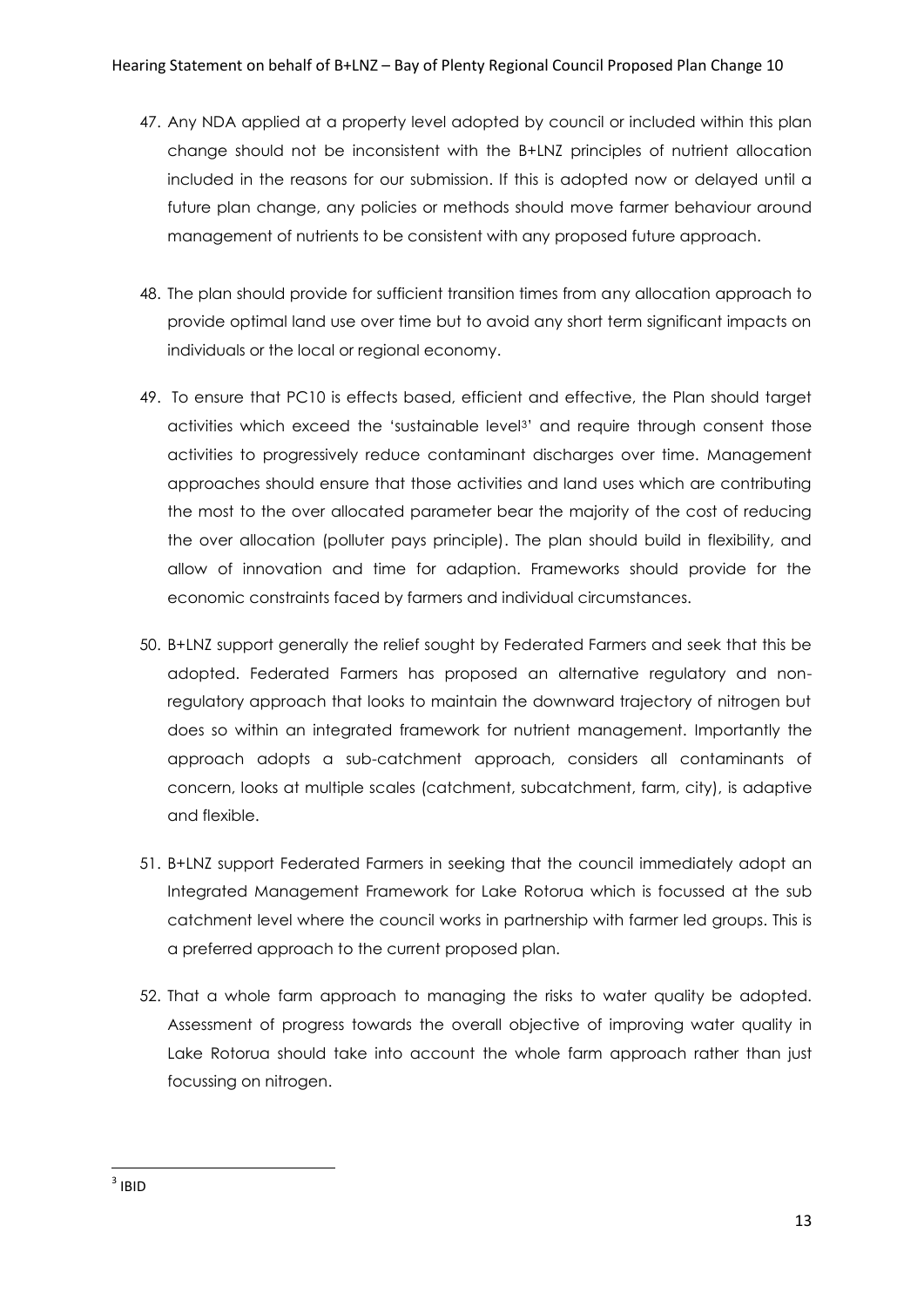53. B+LNZ seek that the council delete any reference to prescriptive input-based management, and remove all references in the rules to prescriptive management of farm plans. As set out in this statement farm plans are a method by which farmers can identify and describe actions to manage environmental risk specific to their properties and aligned with their overall objectives. The focus should be on farm specific and tailored critical source management. They should not be used as a method by which councils aim to prescribe and or manage farm activities.

## **CONCLUSIONS**

- 54. B+LNZ considers that farmer led, farm specific and industry supported initiatives and actions are the most effective method to achieve practice change that results in long term sustainable management of natural resources.
- 55. B+LNZ is committed to supporting farmers to adopt farm practices that will meet water quality objectives for Lake Rotorua. As an industry good body we will continue to offer advice, science, support, extension and partnerships that improve sheep and beef farmers understanding of and actions to manage environmental risk and that align to meet their social, production and financial goals for their property and ultimately the local and regional economy. We consider that the current plan does not provide the right mix of regulatory and non regulatory methods to achieve lake water quality objectives.
- 56. There is an unwaivering commitment by farmers within the catchment to do everything possible to meet the proposed nitrogen reduction targets for Lake Rotorua. B+LNZ will work proactively with council to support on farm actions that support improved lake water quality

ENDS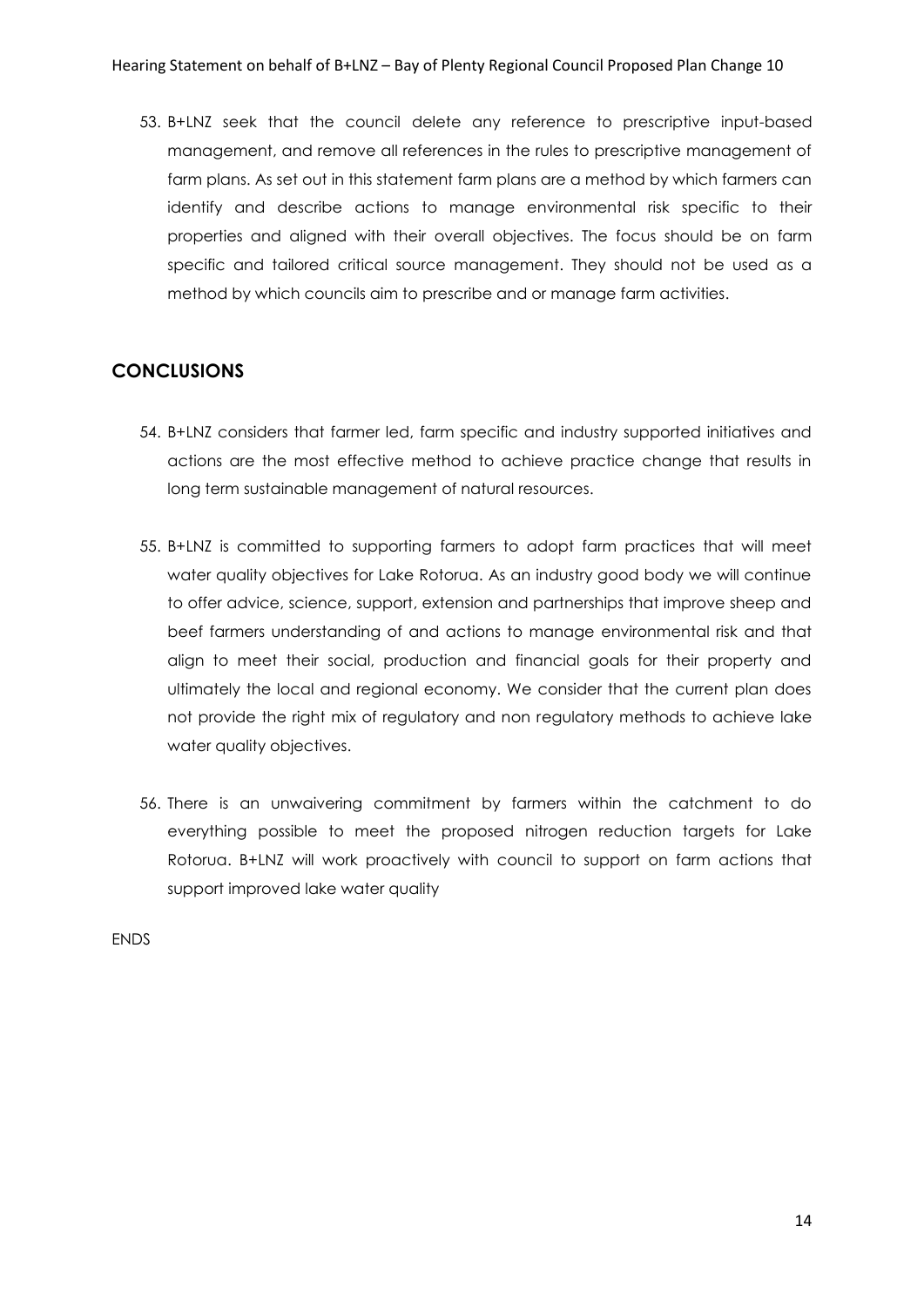## **Appendix 1**

## **Principles for the Allocation of Nutrients**

These principles have been developed to guide decisions on nutrient allocation. They seek to ensure that nutrient allocation is fair, equitable, recognises the complexity of farming systems, and provides for continued flexibility of land use. They support catchment specific solutions to nutrient management and that different allocation regimes will be established that reflect differences between communities and their catchments, and to meet water quality objectives in those catchments. These principles should be considered carefully when forming any nutrient allocation policies or methods to achieve them. Each principle is important but they should be considered as a whole to inform allocation discussions.

## **Principle 1 Like land should be treated the same**

Allocation should be based on the intrinsic qualities of the land. Two pieces of land with the same qualities should receive the same allocation. This principle recognises that allocation regimes should not be overly influenced by existing land use.

## **Principle 2 Those undertaking activities that have caused water quality problems should be required to improve their management to meet water quality limits.**

All New Zealanders have a responsibility to manage their activities to maintain or improve water quality. This principle reflects the need for those who have caused water quality problems or who are contributing a greater amount to them to take a greater responsibility for meeting the costs of reducing nutrient loss to water. It also reinforces that those who have managed responsibly should not be required to have their land use constrained as a result of others' activity.

### **Principle 3 Flexibility of land use must be maintained**

Land owners need to have the ability to respond to changes in climate, input costs, markets and technological innovation in order to maintain a profitable and sustainable farming enterprise. Allocating nutrients in such a way that unnecessarily limits land use change constrains the ability of land users to respond to those changes and optimally utilise the land resource.

## **Principle 4 The allocation system should be technically feasible, simple to operate and understandable**

A high level of technical feasibility is fundamental to a successful allocation approach. The simpler the system, the more likely it is to be able to operate effectively. The approach must also be understandable by land users and the wider community. It must be able to be administered fairly and at minimum transaction costs to users and the regulator.

### **Principle 5 The natural capital of soils should be the primary consideration when establishing an allocation mechanism for nutrient loss**

A natural capital approach allows for an economically efficient allocation of nutrients. Those soils with the greatest ability to retain nutrients and optimise nutrient use give land users the greatest flexibility to optimise production, respond to markets and technology while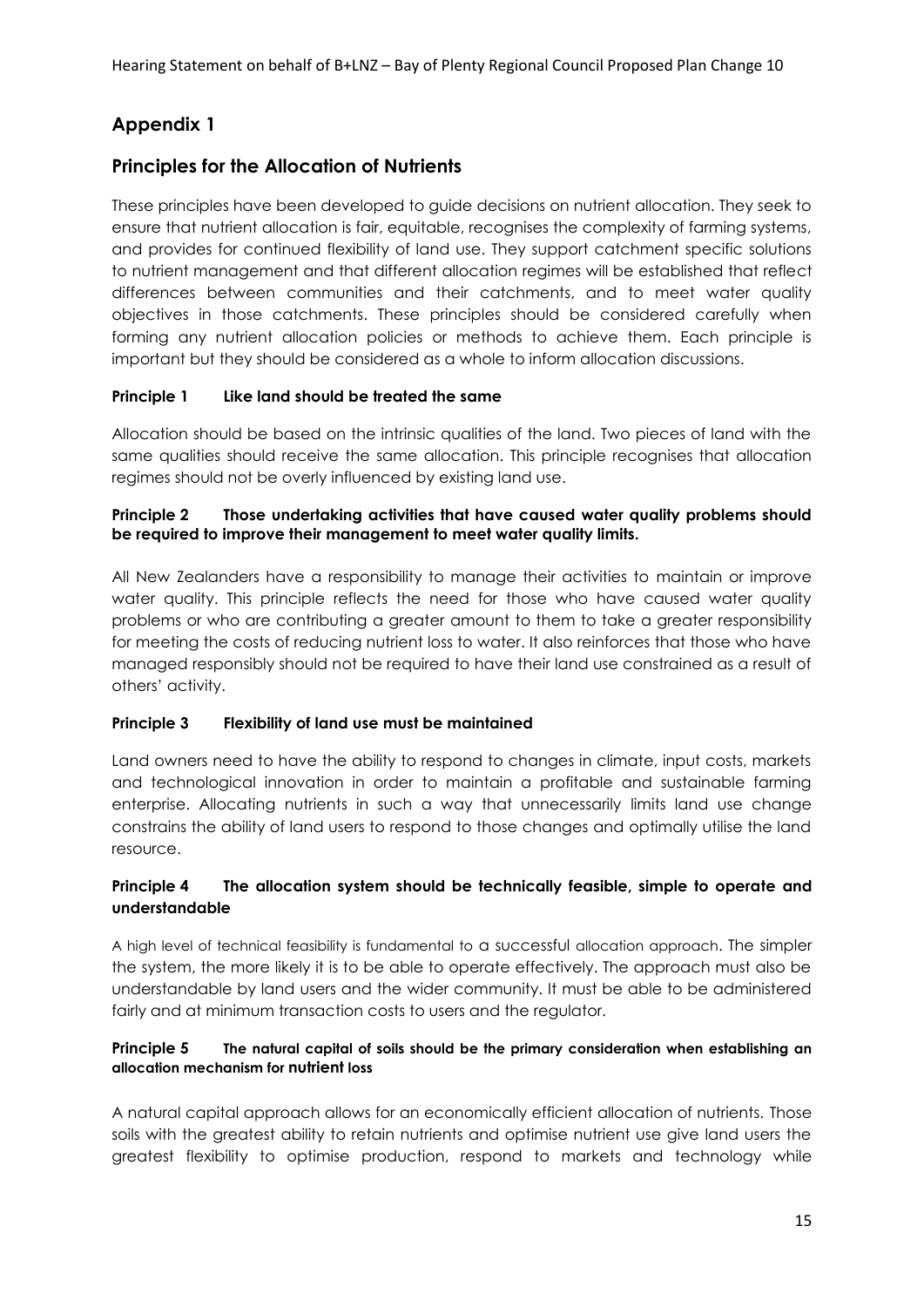managing potential effects on water quality. Allocation systems should reflect the ability of these soil types to optimise production and land use flexibility.

## **Principle 6 Allocation approaches should provide for adaptive management and new information**

Allocation decisions are primarily made on the information we know now and modelled future scenarios. Our understanding and the availability of both catchment and farm systems will change over the life of an allocation system as will possible management techniques. Allocation systems should provide sufficient flexibility to provide for adaptive management and be reviewed regularly to incorporate new information. Adequate transition times should be provided to incorporate new information where allocation changes as a result.

## **Principle 7 Appropriate timeframes must be set to allow for transition from current state to one where allocation of nutrients applies**

Timeframes should take account of the degree to which any waterway is over-allocated (if that is the case), the period over which this state has come about and the costs for businesses and the current ability to manage to that allocation.

It should be recognised that current water quality issues are sometimes the result of many years of land use within catchments and may have developed over generations. Consideration needs to be taken of the legitimate expectations of people and natural justice. Accordingly time should be provided for them to adjust. There needs to be a balanced approach and recognition of the uncertainty associated with water science versus the likely economic impact on businesses and the region. The primary objective should be to set an appropriate direction of travel that will see a steady improvement in water quality.

## **Principle 8 Long term investment certainty is a critical feature of a viable nutrient management system**

Changes to nutrient allocation regimes must be signalled as far out as possible. Refinements to those systems must be managed to minimise their impacts on business viability, land value and the flexibility of land use. The aim must be to reflect the underlying elements of sustainable management in achieving improved water quality outcomes including reducing those adverse impacts on social and economic outcomes.

### **Principle 9 Improvement in water quality must remain the primary objective of adopting any nutrient allocation regime**

When exploring the adoption of methods to achieve water quality improvements and manage to limits, the focus of community debates, modelling and discussion of allocation of nutrients can distract from the primary goal – maintaining and improving water quality. This principle emphasises that allocating nutrients to a property level doesn't in itself result in improved in water quality; it is the actions of land users that ultimately result in improved nutrient management.

**Principle 10 In under-allocated catchments, where property based nutrient allocation has not been adopted in setting water quality limits, the system for allocating nutrients must be determined well before the limit is reached, be clear and easy to understand, and designed to avoid over-allocation**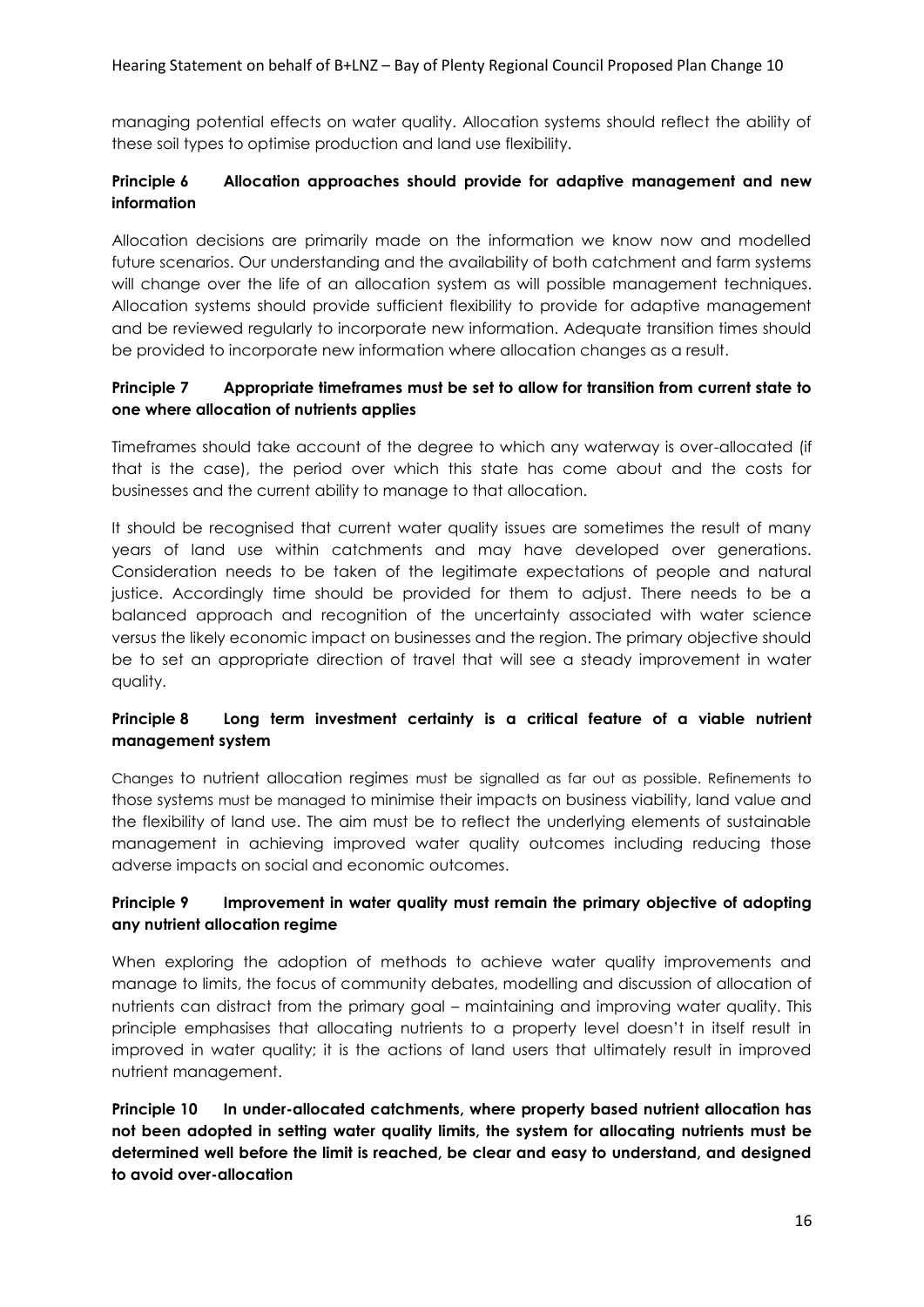The mechanism for allocating nutrients, even if it does not have immediate effect, should be clear from the time when water quality limits are set. Allocation mechanisms should reflect the level of risk that the catchment will become over allocated. This may include the adoption of a pre-agreed catchment-specific environmental threshold (e.g. 75%-90% of a limit) to determine when an allocation regime should be adopted.

## **Principle 11 In designing the allocation system the benefits of a nutrient transfer system within the catchment or water management unit should be considered**

Maximum economic efficiency of land use could be assisted by a mechanism for transferring nutrient discharge allowances within the same catchment. Nutrient transfer systems are only appropriate where:

- The initial allocation system meets all of the allocation principals
- Only occurs within a subcatchment or watershed and enable and support Catchment Collective Groups
- The transferable portion of the resource (eg nitrogen) only pertains to the load which achieves the desired environmental outcome.
- be a transfer within an established sub catchment programme that's based on fair allocation of a load
- result in improved economic outcomes and land use optimisation

### **Principle 12 Regulation, monitoring, auditing and reporting of nutrients within an allocation regime needs to relate to the degree of environmental impact and pressure**

If there is limited environmental pressure and if an activity has a low impact then regulation – and the financial cost of complying with that regulation – should be commensurate with the degree to which the activities are causing an adverse effect on water quality

## **Principle 13 As a minimum expectation, in all catchments, all land users should be at or moving towards (industry defined) Good Management Practice (GMP), recognising that GMP is constantly evolving and continuous improvement is inherent in GMP**

In many catchments, lifting everyone to GMP is likely to go a long way towards achieving community objectives for managing to water quality limits. In catchments where nutrients are not over allocated, requiring good management practice is a sound alternative method to allocating nutrients to a farm (property based) level.

## **Principle 14 Nutrient allocation must be informed by sound science and stable and reliable catchment and farm system modelling and measurement**

Modelling nutrient loss is important to inform nutrient allocation, but all models have limitations. Overseer is a key tool for understanding and managing nutrients on farms and to inform nutrient allocation decisions. In the short term there are significant limitations that need to be catered for in determining any regulatory or nutrient allocation regime (e.g. assumptions in Overseer regarding GMP, modelling of cropping regimes, ability of Overseer to estimate nutrient loss from the adoption of certain mitigations and the validation of Overseer estimates). Other measures may need to be included in the approach to managing nutrient loss to ensure innovative change is incentivised and that the focus remains on promoting good practice. Over time modelling designed to estimate nutrient loss will improve. Modelled estimates will change, so allocation regimes should account for modelling uncertainty and provide for appropriate transition periods.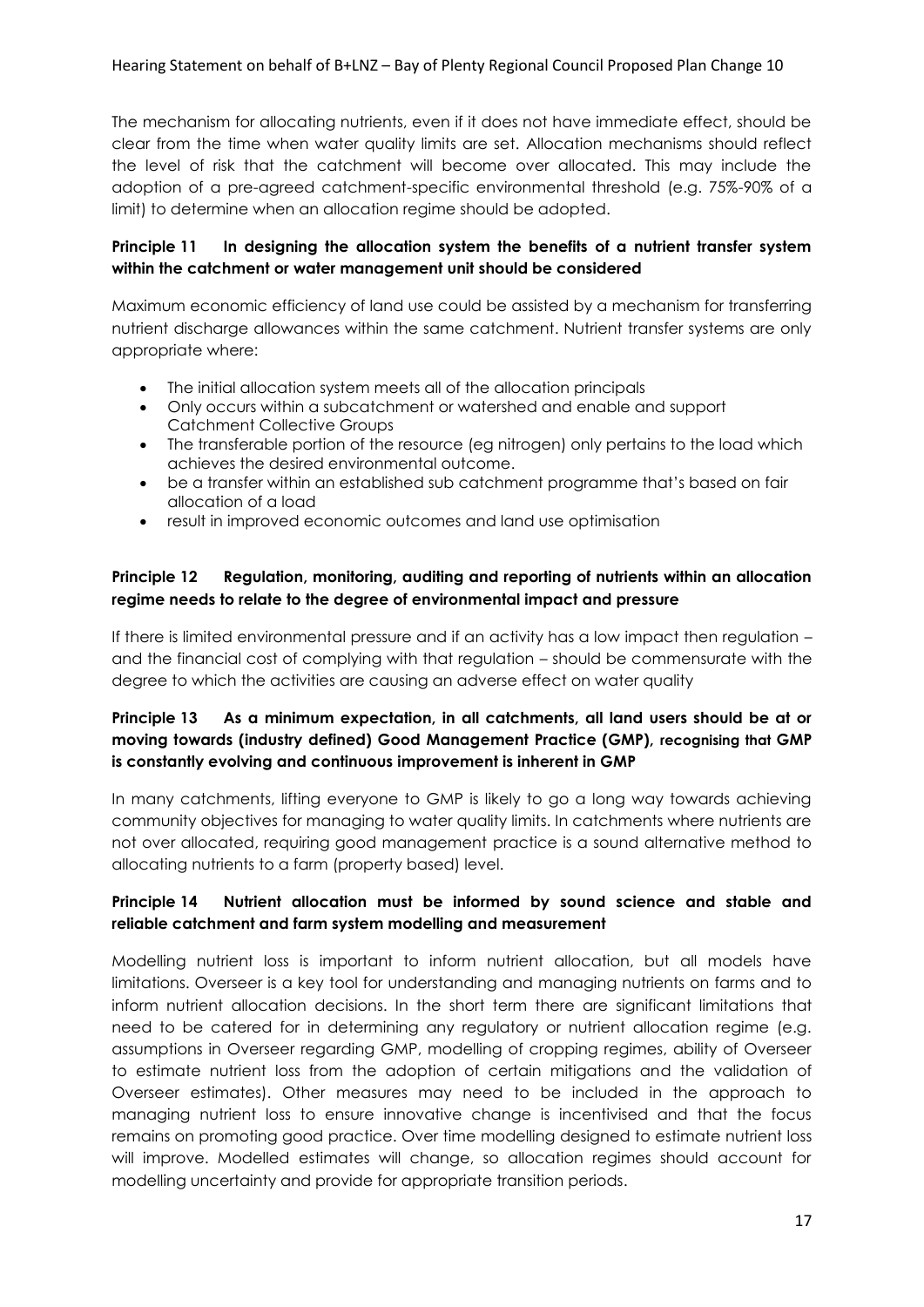Estimates of nutrient loss are a necessary input to decisions on nutrient management but broader catchment-scale modelling is critical if these decisions are to be robust. There is an urgent need to increase the emphasis placed on catchment-scale modelling.

Note: The principles have been adopted by the Board of Beef + Lamb New Zealand.